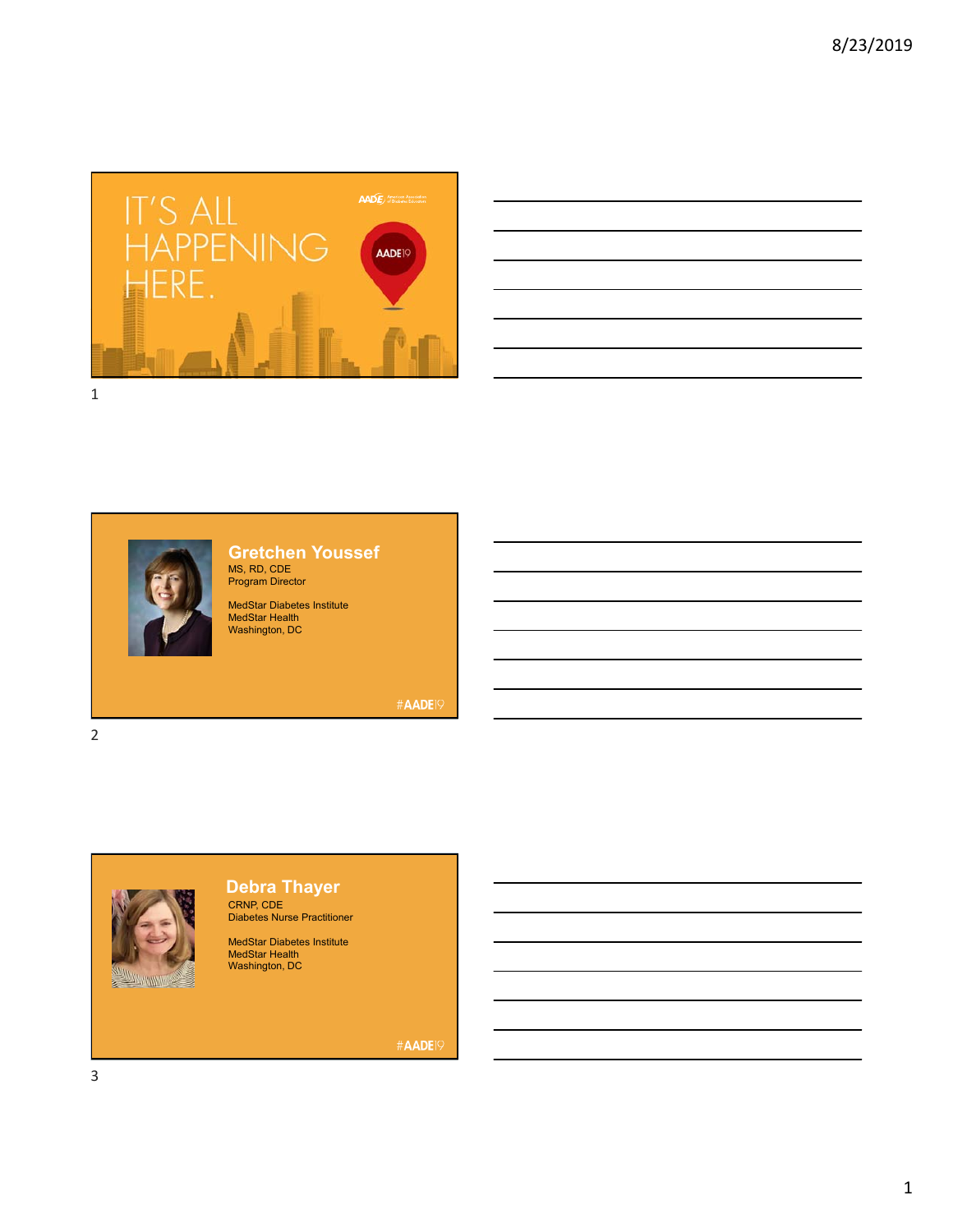

Carine Nassar MS, RD, CDE Program Director

MedStar Diabetes Institute MedStar Health Washington, DC

#AADE<sup>19</sup>

4

### **Learning Objectives**

- Describe the Diabetes Boot Camp Intervention
- Identify key elements for successful patient outcomes
- Discuss the changing role of the diabetes educator

#AADE<sup>19</sup>

5

#### **Disclosure to Participants**

- 
- Notice of Requirements For Successful Completion<br>
Please refer to learning goals and objectives<br>
General methanic the full activity and complete the evaluation in order to claim continuing<br>
douclation credithours<br>
	-
	-
	-
- 
- Non-Endorsement of Products:<br>– Accredited status does not imply endorsement by AADE, ANCC, ACPE or CDR of any commercial products displayed<br>– in conjunction with this educational activity

• Off-Label Use:<br>– Participants will be notified by speakers to any product used for a purpose other than for which it was approved by the<br>Food and Drug Administration.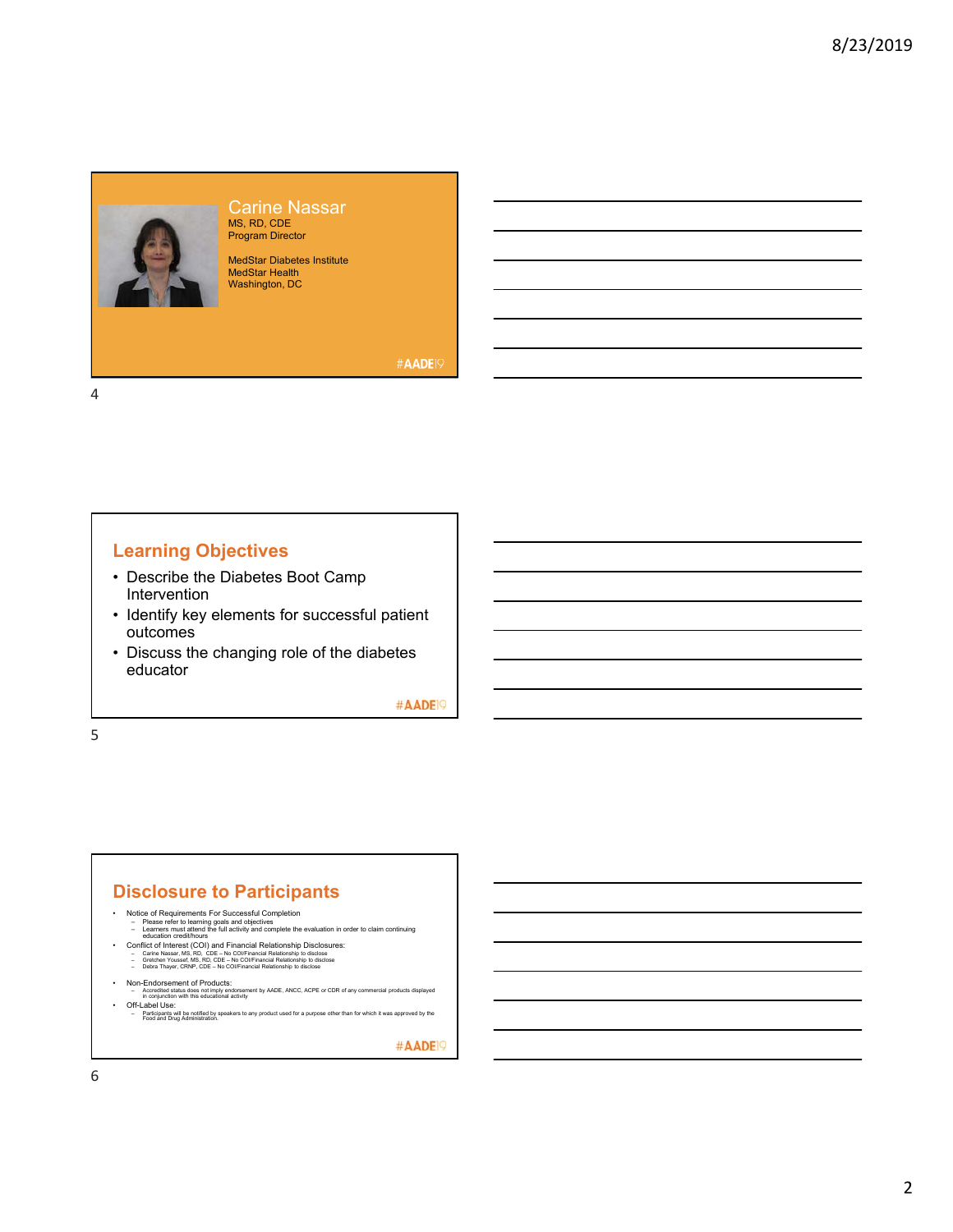## **MedStar Diabetes Boot Camp Conception & Background**

- Championed by the Chief Medical Officer
- 18 month period to gather input from system stakeholders including patients



• Integrated into the MedStar Health strategic plan and part of Population Health as of March 2019

#AADE<sup>19</sup>





#AADE<sup>19</sup>

8



1. Li R, Shrestha. MMWR Morb Mortal Wkiy Rep 2014;63:1045–1049<br>2. Strawbridge . Health Educ Behav 2015;42:530–538<br>3. http://www.healthindicators.gov/Indicators/Diabetesmanagement-benefit-use-diabetic-older-adultspercent 12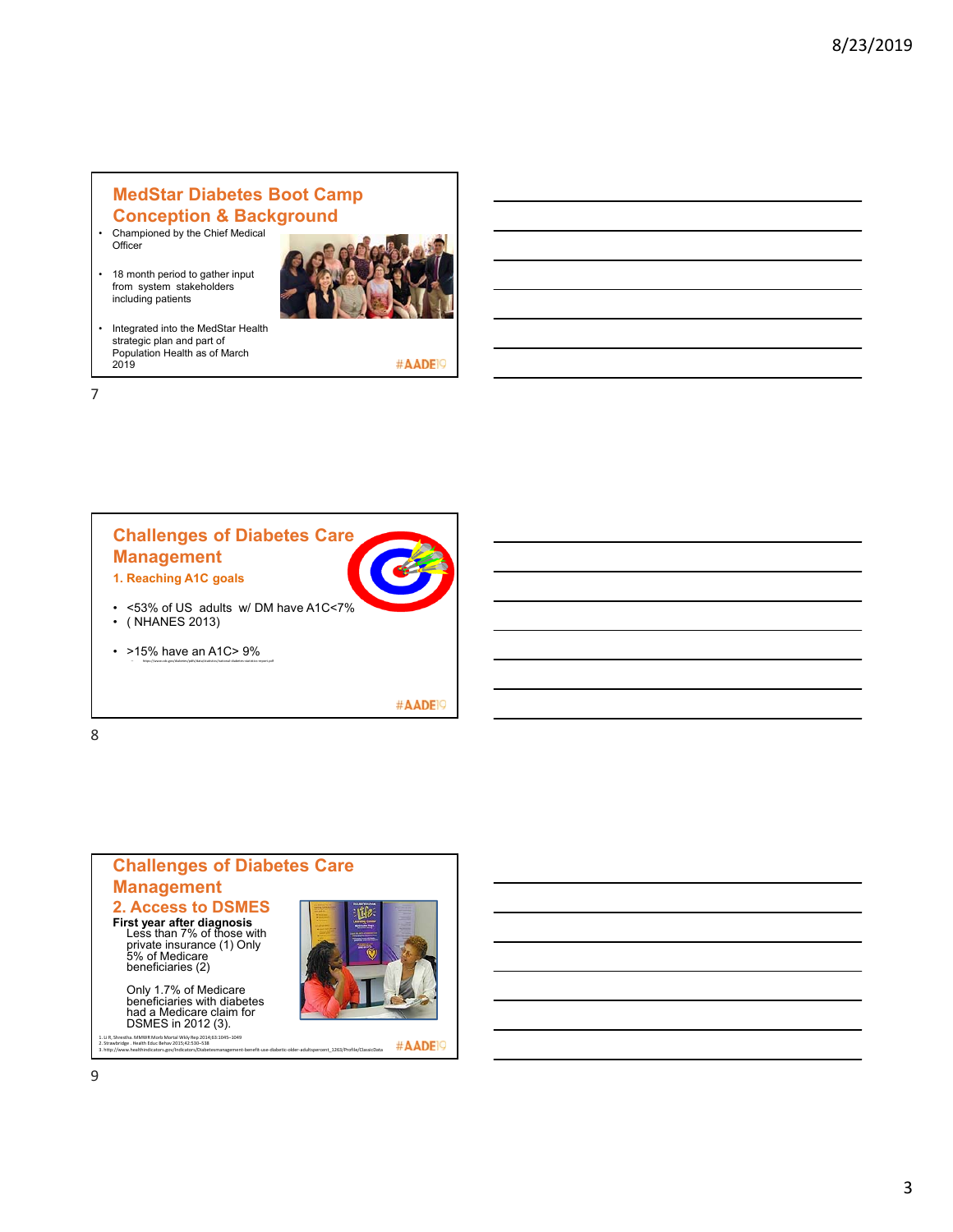### **Challenges of Diabetes Care Management 3. Therapeutic Inertia**

- Failure to initiate/intensify therapy despite suboptimal glucose control – Multifactorial etiologies including patient/MD factors – Impacts adversely on overall "glycemic burden"
- Lack of timely advancement of the DM medication regimen is common.
	- Outpatients in the US spend an average of 3-5 years with an A1C over<br>– 8% before being started on insulin<br>– Median time to Rx intensification in pts. failing metformin is 14 months
		- Lin et al. Endocrine Practice 2016

#AADE<sup>19</sup>

10

| <b>Challenges of Diabetes Care</b><br><b>Management</b><br>4: Medication Adherence    |                                                   |
|---------------------------------------------------------------------------------------|---------------------------------------------------|
| <b>Medications</b><br>Aberta/Flags<br><b>Proditerry</b><br>Summary<br><b>Hiladoor</b> | <b>Flowraters!</b><br><b>Documents</b><br>Orders  |
| Lookup medications with 1 Lexi-Drugs Online<br><b>Active Only</b><br>48               | Abertu (D'aTiagar) D'i<br>Drug interestions       |
| Description (* ~ uncoded)                                                             | <b>BLACK LICENSON</b>                             |
| <b>CAGE TAURE FEATURE TATION</b>                                                      | area by mouth deby                                |
| MACHINE                                                                               | dong one in am                                    |
| TOPROL XL TOOMG TAB                                                                   | ONe daily                                         |
| ASPER TAB 325MG CASPERD                                                               | One daty                                          |
| NORVASC TAB 10 MG                                                                     | one daty on                                       |
| MULTIVITAMIN TAB (MULTIPLE VITAMIN)<br>GLUCOPHAGE 500 MG TAB (METFORMIN HCL)          | One daty<br>One by mouth two time daily           |
| BENICAR 40 MG TAB (OLMESARTAN MEDOXOME)                                               | One daily                                         |
| PEN NEEDLES 31G X 6 MM MISC (INSULIN PEN NEEDLE).                                     | As directed for use with moule pens 4 lines daily |
| LANTUS 100 UAIL SOLN (INSULIN OLARGINE)                                               | 20-21 units by shot once daily at dinner time     |
| ACPHEX 20 MG TBEC (RABEFRAZOLE SODIJM)                                                |                                                   |
| NEEDLES FOR HUMALOG PEN                                                               | as directed                                       |
| RLAVIX 75 MG TABS (CLOPDOGREL BELILFATE)                                              |                                                   |
| JANUVA 100 MO TARS (SITAGLIFTI) PHOSPHATE)                                            | take one taked by mouth daily                     |
| ONETOUCH ULTRA BLUE STRP (OLUCOSE BLOOD)                                              | fingeralics 2 tessa each day                      |
| HUMALOG KWIKINI 100 UNITAR, SOLN GRISLER LISPRO (HUMAN))                              | 10-13 unda daily with meals.                      |
| FLUOXETINE HCL 20 MG CAPS (FLUOXETINE HCL)                                            | Ofte by mouth daily                               |
| $= 14$ Rxs                                                                            | #AADE <sub>IS</sub>                               |

| ۰. |   |
|----|---|
|    | ۰ |



| <u> 2000 - Andrea Andrew Amerikaanse kommunister († 18</u>                                                           |  |  |  |
|----------------------------------------------------------------------------------------------------------------------|--|--|--|
| <u> 1989 - Johann Barn, amerikansk politiker (d. 1989)</u>                                                           |  |  |  |
| <u> 2000 - Andrea Andrew Amerikaanse kommunister († 18</u>                                                           |  |  |  |
| <u> 1989 - Johann Barbara, marka a shekara tsa na shekara tsa na shekara tsa 1989 - An tsa na shekara tsa 1989 -</u> |  |  |  |
| <u> 1989 - Johann Barn, fransk politik amerikansk politik (</u>                                                      |  |  |  |
|                                                                                                                      |  |  |  |
|                                                                                                                      |  |  |  |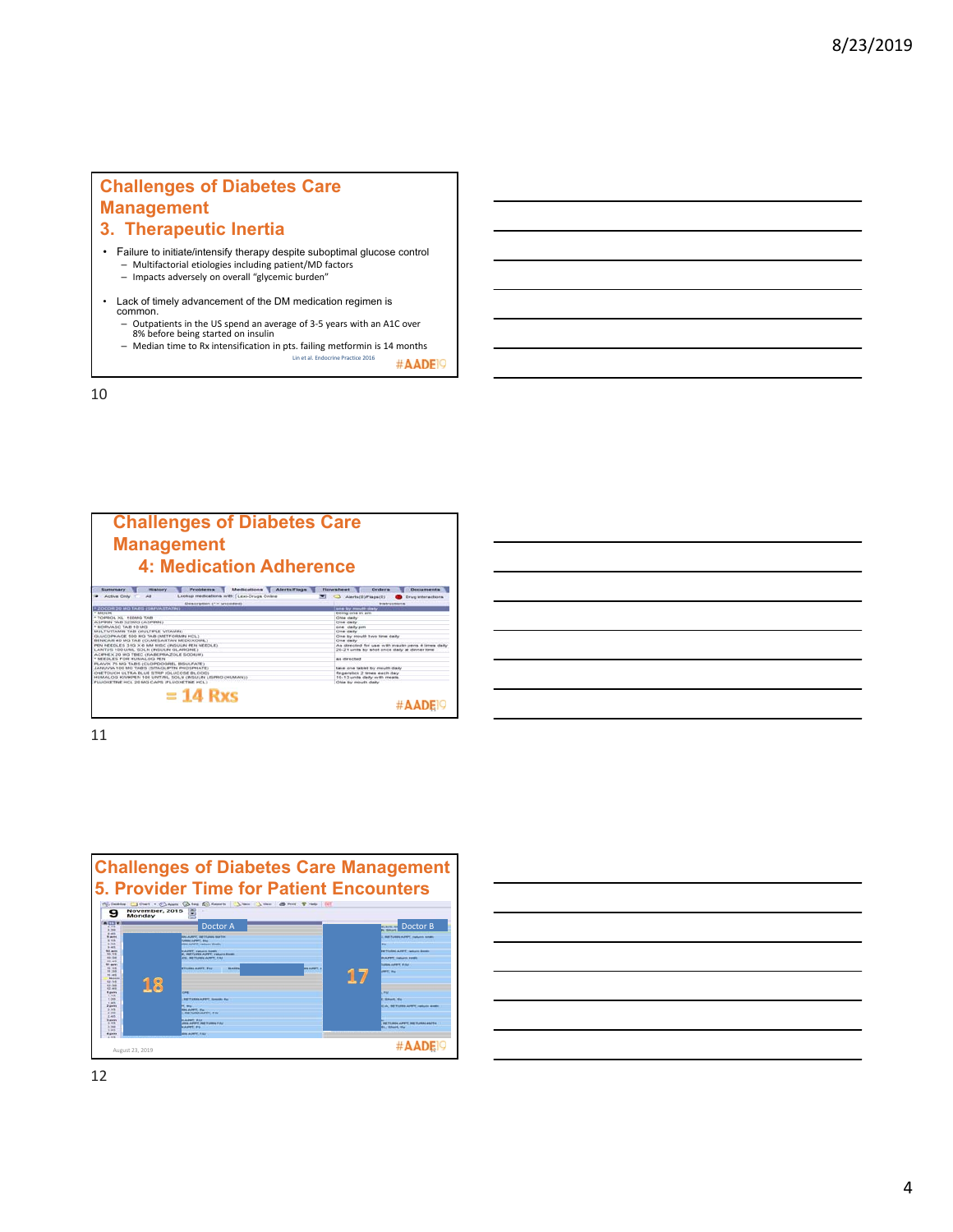









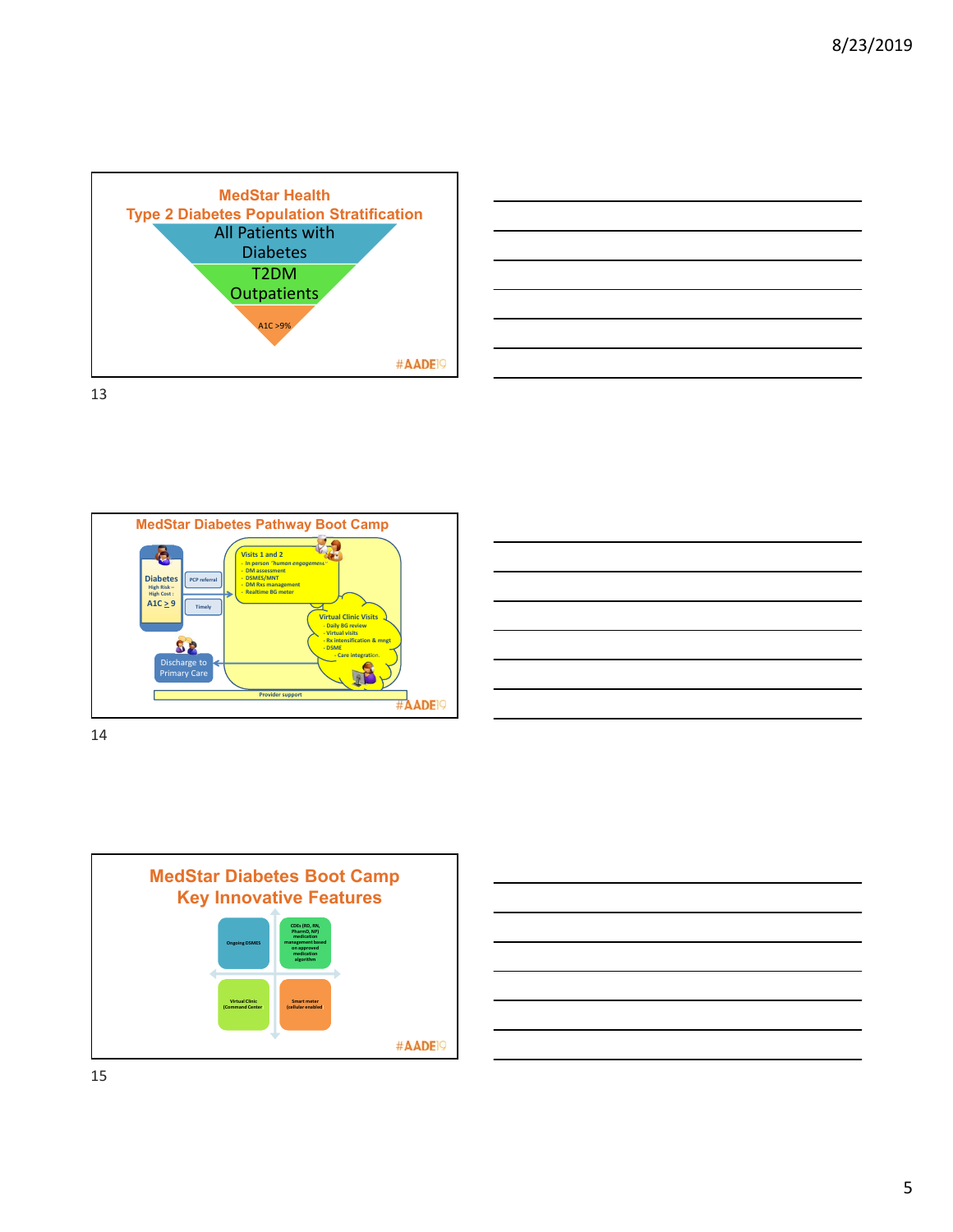#### **MedStar Diabetes Boot Camp**

#### **Inclusion Criteria**

- Adults with T2DM
- A1C  $\geq$  9.0%
- PCP/Endo willing to have patient enter the program
- Patient is able and willing to participate in the program
- Active and established patient in the MedStar System

**Exclusion Criteria STOP** • Active medical issues which would preclude patient concentrating on diabetes management

- High dose steroids
- Pregnant or planning pregnancy
- Patient and/or custodial caregiver unwilling and/or unable to participate in program-related activities

#AADE<sup>19</sup>

**Visit One with CDE** • Deliver the MedStar KNOW Diabetes Knowledge Test on Tonic for Health Platform • Delivery of video *<u>f</u>* tonic education content based on knowledge test #AADE<sup>19</sup>

17

16

#### **Visit One**

- Comprehensive Assessment with Focus on:
	- Barriers to medication adherence
	- Taking diabetes medications including insulin administration and medication storage
	- Eating patterns and access to food
	- SMBG
	- Self care behaviors including exercise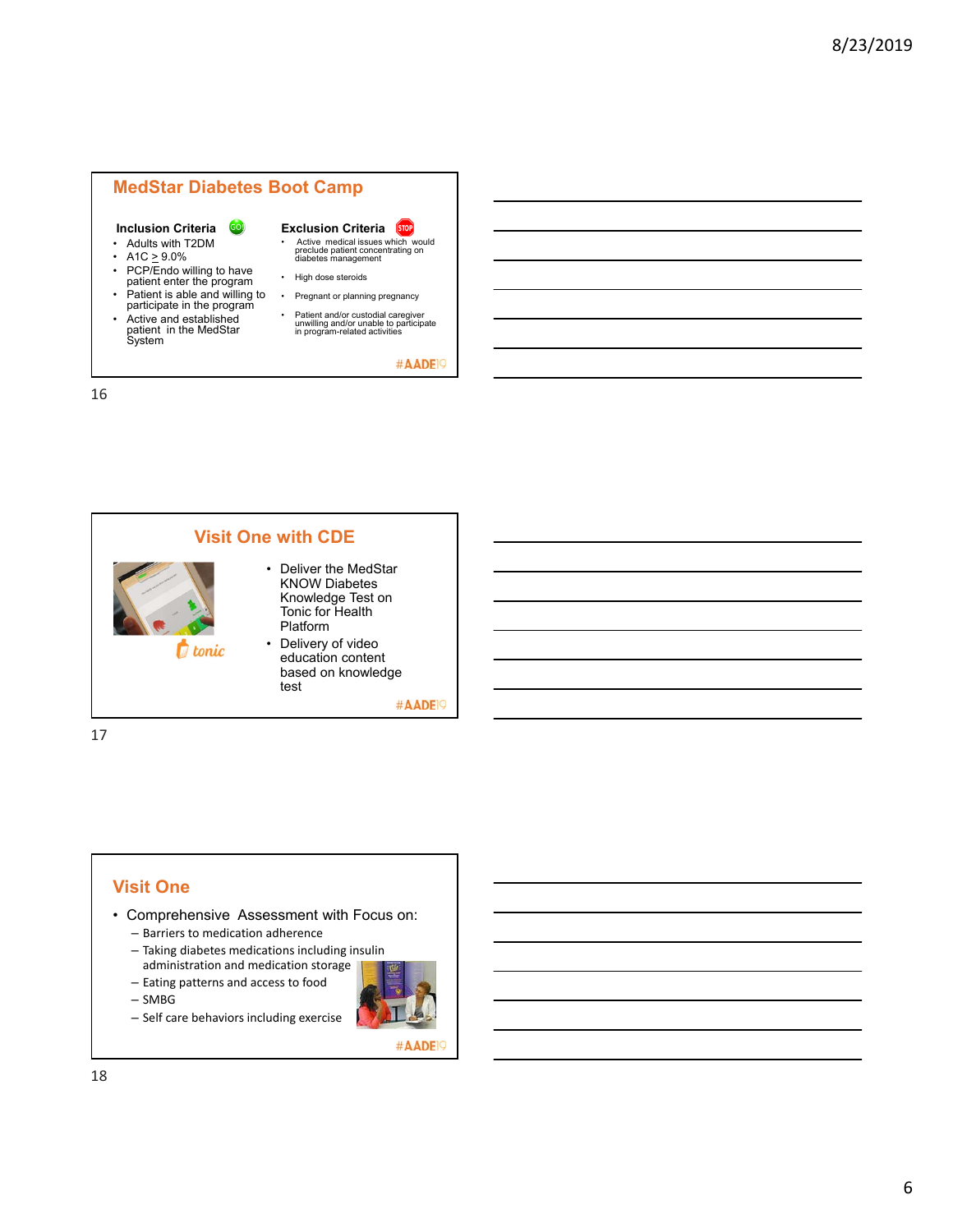### **Visit One Telcare Real Time Blood Glucose Monitoring System**

- Register and Train Patient on use of meter
- No additional charge for cell service • No uploading of BG values
- required
- BGs go to HCP dashboard

#AADE<sup>19</sup>

19

# **Visit One - DSMES Diabetes to Go: Know the Basics About your Diabetes Before You Go Home**

- Know Your Diabetes Numbers: Sugar and A1C
- Know when your Blood Sugar is Low
- Know when your Blood Sugar is High
- When to call your Doctor or go to the ED
- Basic Meal Planning
- Checking your Blood Sugar
- Know your Diabetes Medications





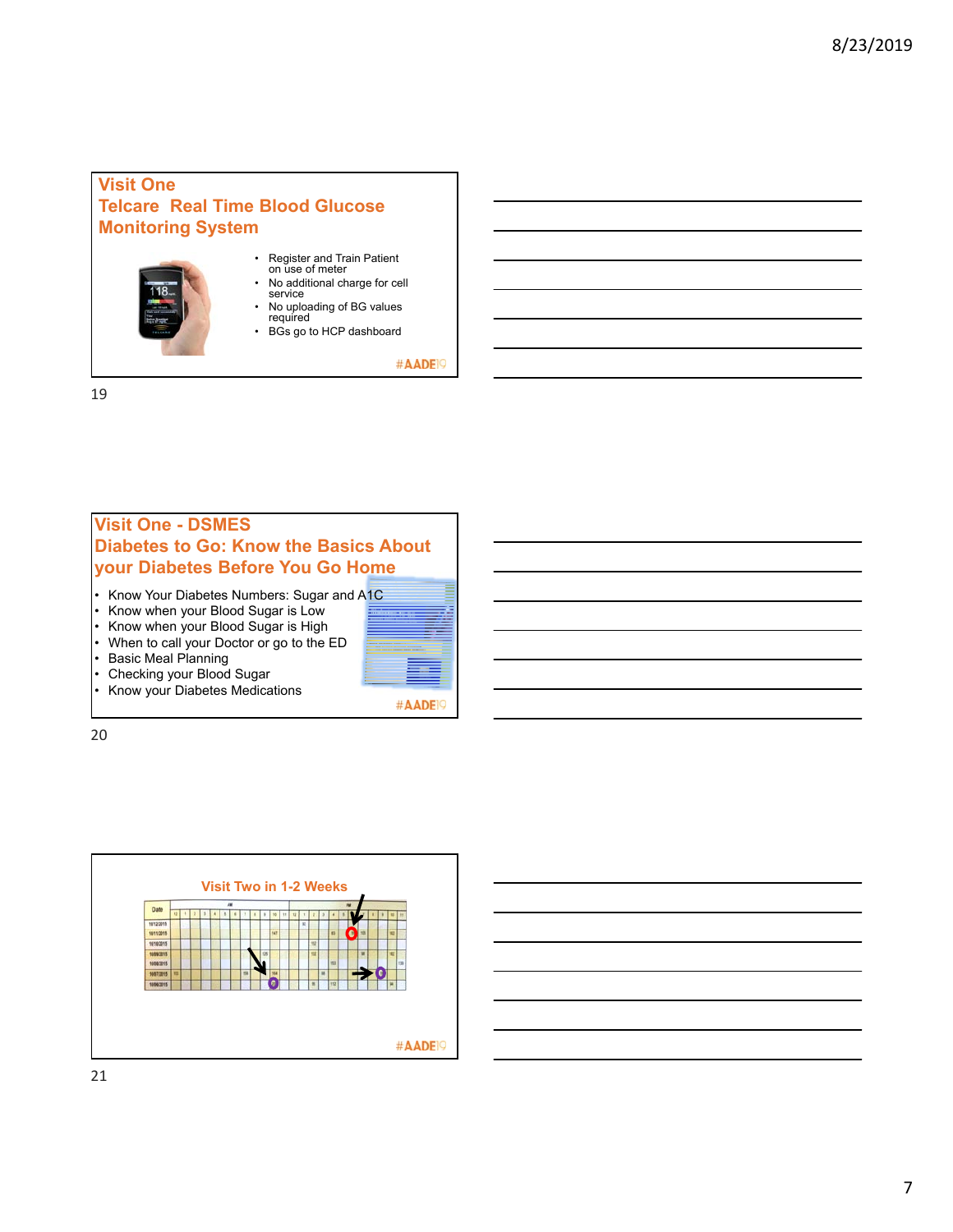#### **Visit Two with CDE**

- Review use of BG meter and BG patterns
- Food intake/ meal planning
- Medication barriers and adherence
- Medication management
- 
- DSMES Plan
- Warm Hand-off to the Virtual Clinic

#AADE<sup>19</sup>

22

### **Weeks 3-12 MedStar Virtual Control Center Managed by Nurse Practitioners**

- Contacts patient via phone, text, email minimum once a week
- Review BG Patterns • Medication Adherence
- **Strategies**
- Medication titrations • DSMES
- 

#AADE<sup>9</sup>

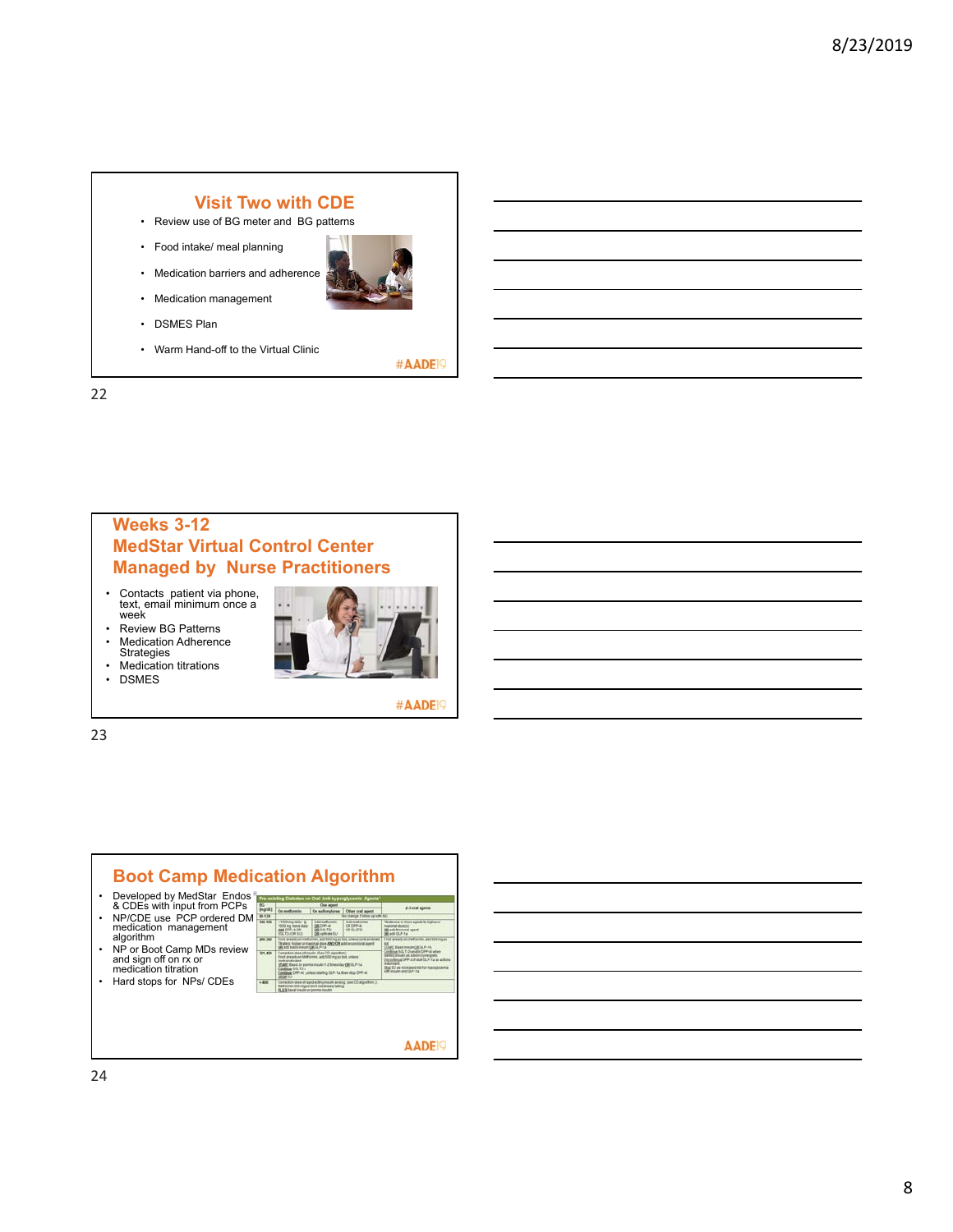

25

#### **Monitoring of Telcare Dashboard**

- Patient informed that Telcare dashboard is NOT monitored 24/7
- Should contact PCP or go to ED when unable to contact Virtual Clinic
- Reviewed week days 8 AM 4 PM
- Allows for teachable moments, problem solving and targeted education

#AADE<sup>19</sup>

26

#### **Week 12**

- Patient " graduates" and returns to PCP or Endo
- Recommendations sent to referring provider which may include follow-up with CDE and Endo (NP or physician).
- Follow on dashboard for extreme highs and lows for another 3 months
- Sustaining strategies being implemented to support continued successful self-management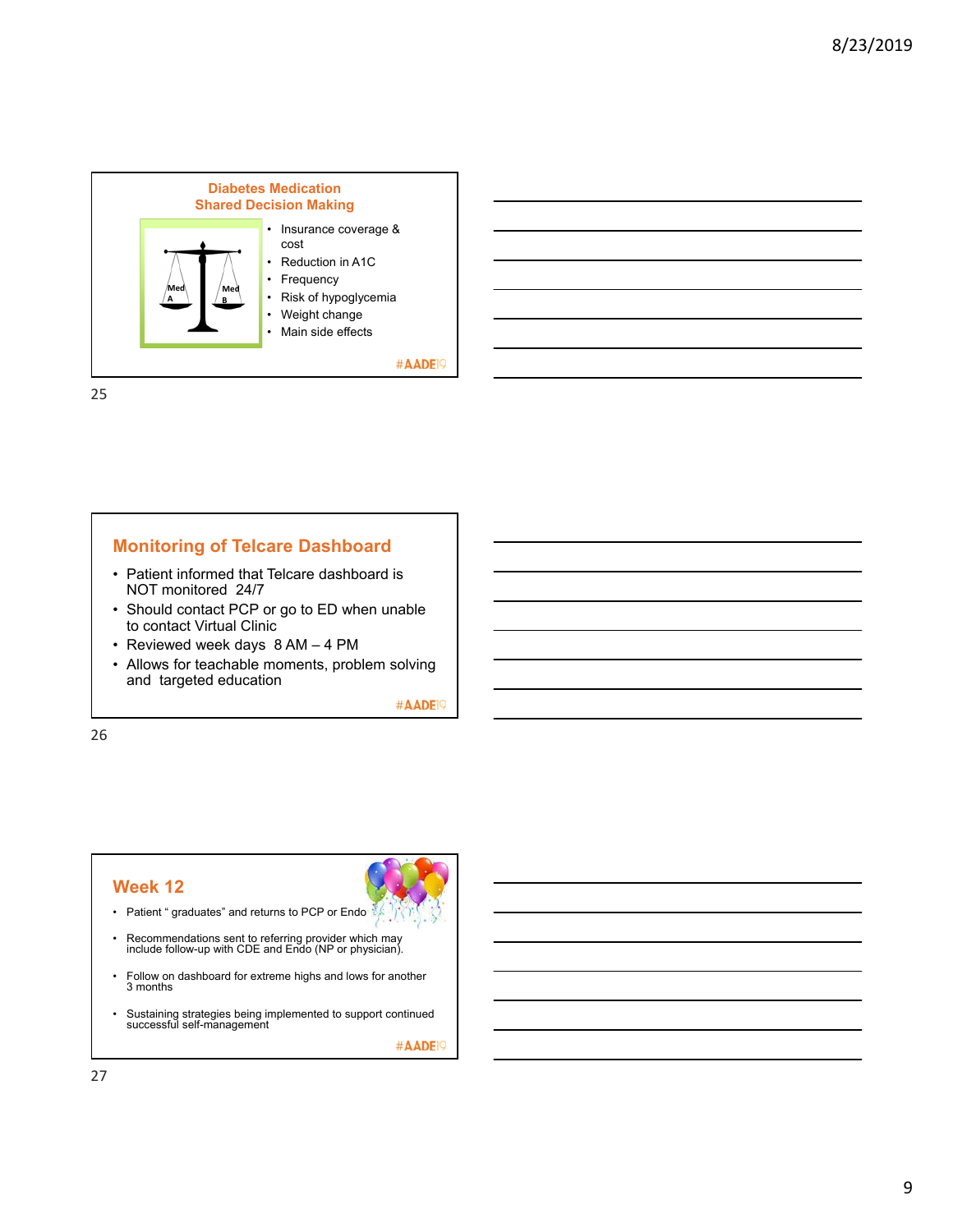## **Outcomes, Program Spread and Sustainability**

Carine Nassar, MS, RD, CDE Program Director, MedStar Diabetes Institute

 $\mathcal{A}_{\text{A}}$   $\mathbf{A}_{\text{D}}$   $\mathbf{D}_{\text{E}}$   $\mathbf{D}_{\text{A}}$ 

28

#### **Boot Camp Combined Phase 1& 2 Results** • A total of 366 patients have completed the boot camp with end of intervention A1C available as of February 2018 • Completed patients were matched with chart controls using a propensity score matching procedure at a 1:1 ratio for age, sex, race/ethnicity, insurance group, and baseline A1C. Matched controls received standard diabetes care through

 $\#$  AOP

29

their PCPs

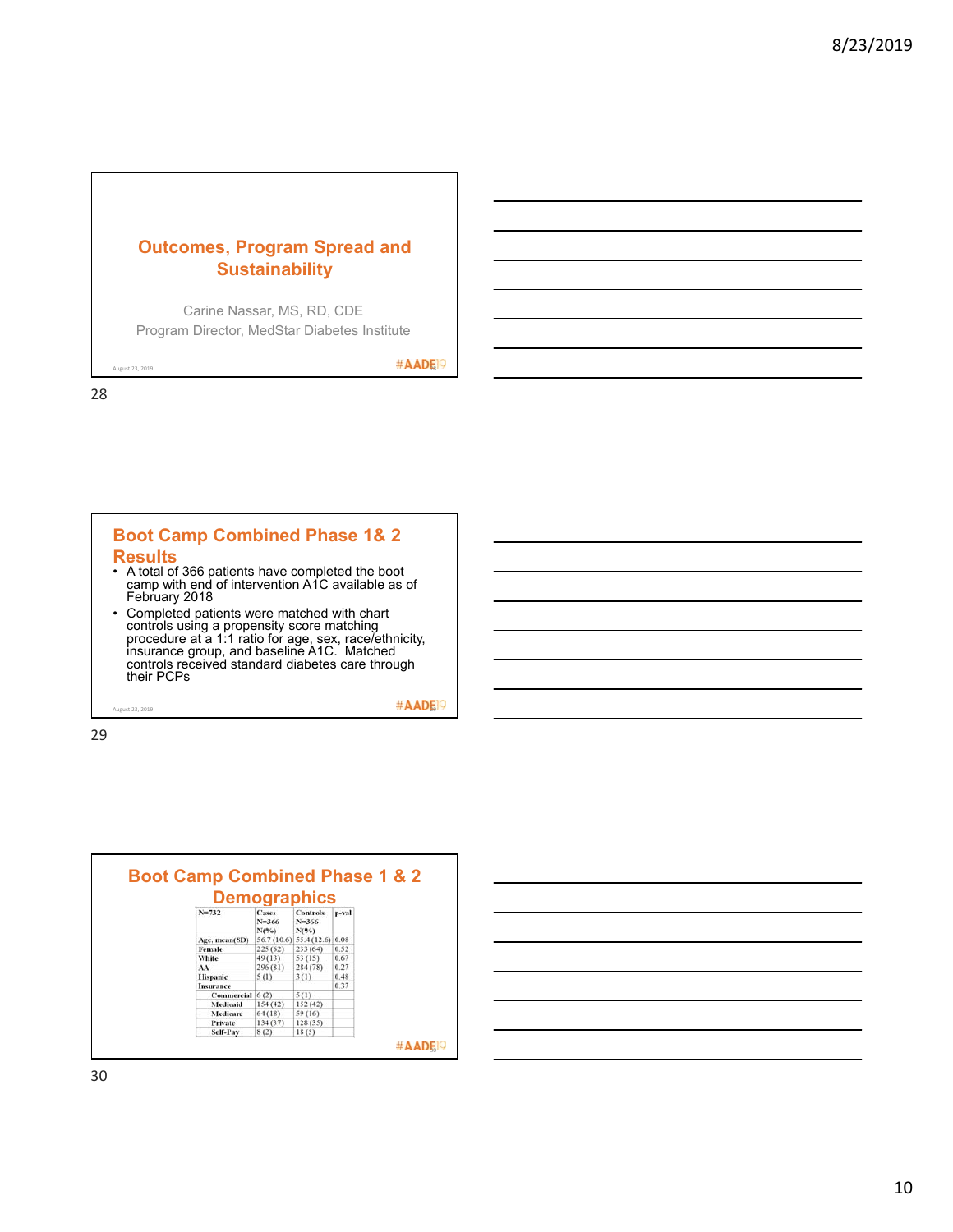| Variable                      | Cases                  | <b>Controls</b>           | <b>Case Effect</b>             | 95% CI              | P       |
|-------------------------------|------------------------|---------------------------|--------------------------------|---------------------|---------|
| $N = 732$<br>Baseline A1c (%) | $N = 366$<br>11.2(1.7) | $N = 366$<br>11.3(1.6)    | <b>Mean Difference</b><br>0.14 |                     | 0.13    |
|                               |                        |                           |                                |                     |         |
| 90 Day A1c(%)                 | 8.1(1.5)               | 9.9(1.0)                  | $-1.8$                         |                     | < 0.001 |
| Change in A1c(%)              |                        | $-3.06(1.98) -1.44(2.11)$ | $-1.6$                         |                     | < 0.001 |
| Percentage A1c Lowering       |                        | $-26.3(14.6) -12.0(17.5)$ | $-14.3$                        |                     | < 0.001 |
| $N$ reaching $A1c < 8%$       | 197(54)                | 61(17)                    | $OR' = 5.5$                    | [3.8.8.2]           | < 0.001 |
| N reaching A1c < 7%           | 96(26)                 | 18(5)                     | $OR=7.0$                       | $[3.9.12.5]$ <0.001 |         |
| *Odds Ratio                   |                        |                           |                                |                     |         |

31





- and post baseline to assess impact of Boot camp on acute care utilization if any
- Data obtained for both boot camp cases and controls
- Evaluated and analyzed raw data and risk ratios

 $\text{AOD}_{\text{S}}$   $\text{AOD}_{\text{S}}$   $\text{AOD}_{\text{S}}$   $\text{AOD}_{\text{S}}$   $\text{AOD}_{\text{S}}$   $\text{AOD}_{\text{S}}$   $\text{AOD}_{\text{S}}$   $\text{AOD}_{\text{S}}$   $\text{AOD}_{\text{S}}$   $\text{AOD}_{\text{S}}$   $\text{AOD}_{\text{S}}$   $\text{AOD}_{\text{S}}$   $\text{AOD}_{\text{S}}$   $\text{AOD}_{\text{S}}$   $\text{AOD}_{\text{S}}$   $\text{AOD}_{\text{S$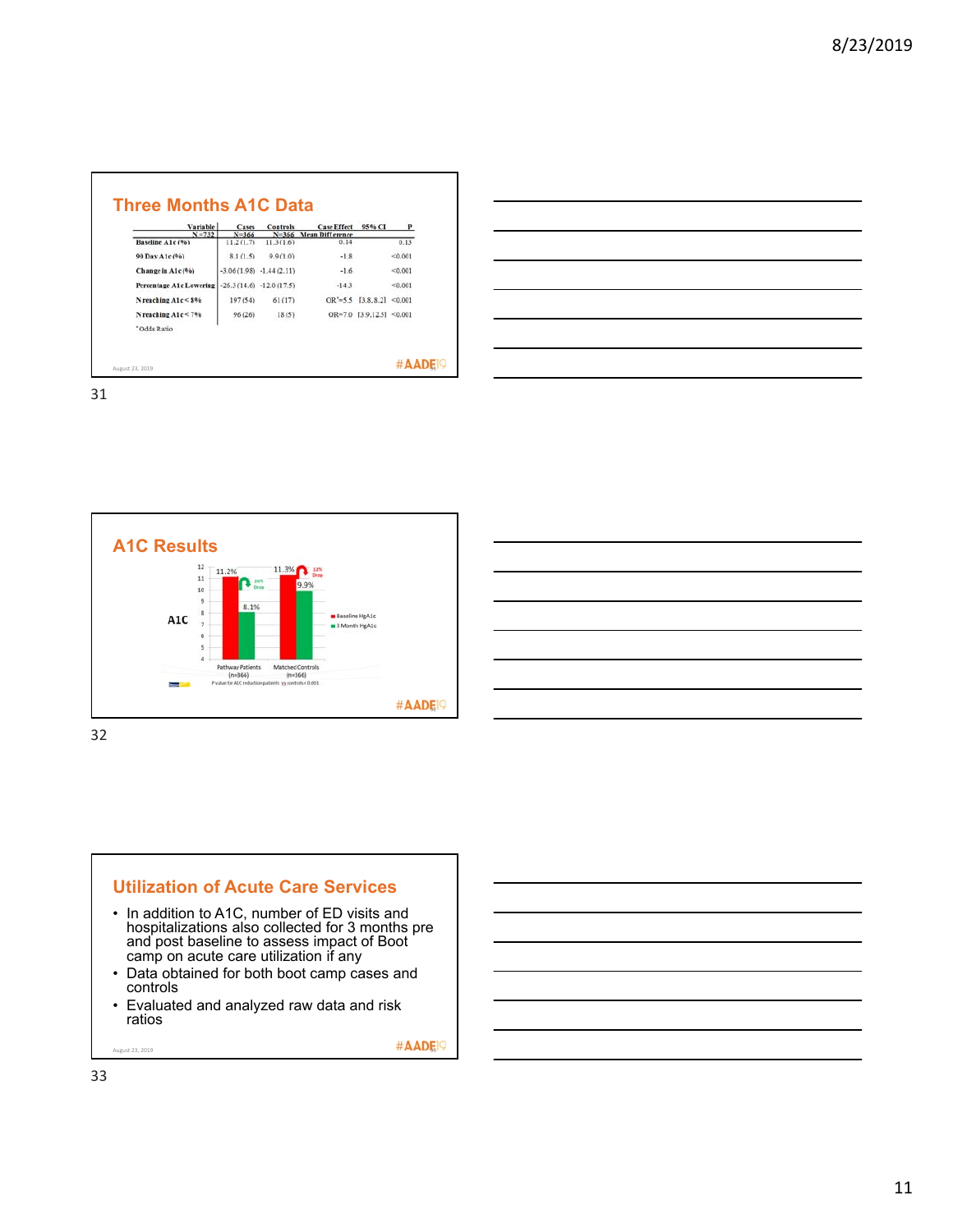# **Risk for Acute Care Utilization at**

#### **Baseline**

- Boot Camp patients had a 53% higher risk of having had an acute care utilization encounter (ED and/or hospitalization) in the 90 days prior to baseline as compared to controls
- Boot Camp patients had a 300% higher risk of having had an inpatient hospital stay in the 90 days prior to baseline
- Data confirms that high risk patients are being referred to the Boot Camp

 $\#$ **AADE**<sup>1</sub></sup>

34

|               | <b>Pre and Post Hospitalization data:</b><br><b>Cases vs. Controls</b> |                                                          |                 |
|---------------|------------------------------------------------------------------------|----------------------------------------------------------|-----------------|
| <b>Metric</b> |                                                                        | Cases                                                    | <b>Controls</b> |
| 30 day        | Pre-                                                                   | 19                                                       |                 |
|               | Post-                                                                  | $\overline{4}$                                           | 8               |
|               | Reduction                                                              | $-79%$                                                   | $+14.0%$        |
| 90 day        | Pre-                                                                   | 39                                                       | 12              |
|               | Post-                                                                  | 9                                                        | 19              |
|               | Reduction                                                              | $-76.9%$                                                 | $+58.3%$        |
|               |                                                                        | * P value = 0.036 for cases vs control post-intervention |                 |
|               |                                                                        |                                                          |                 |

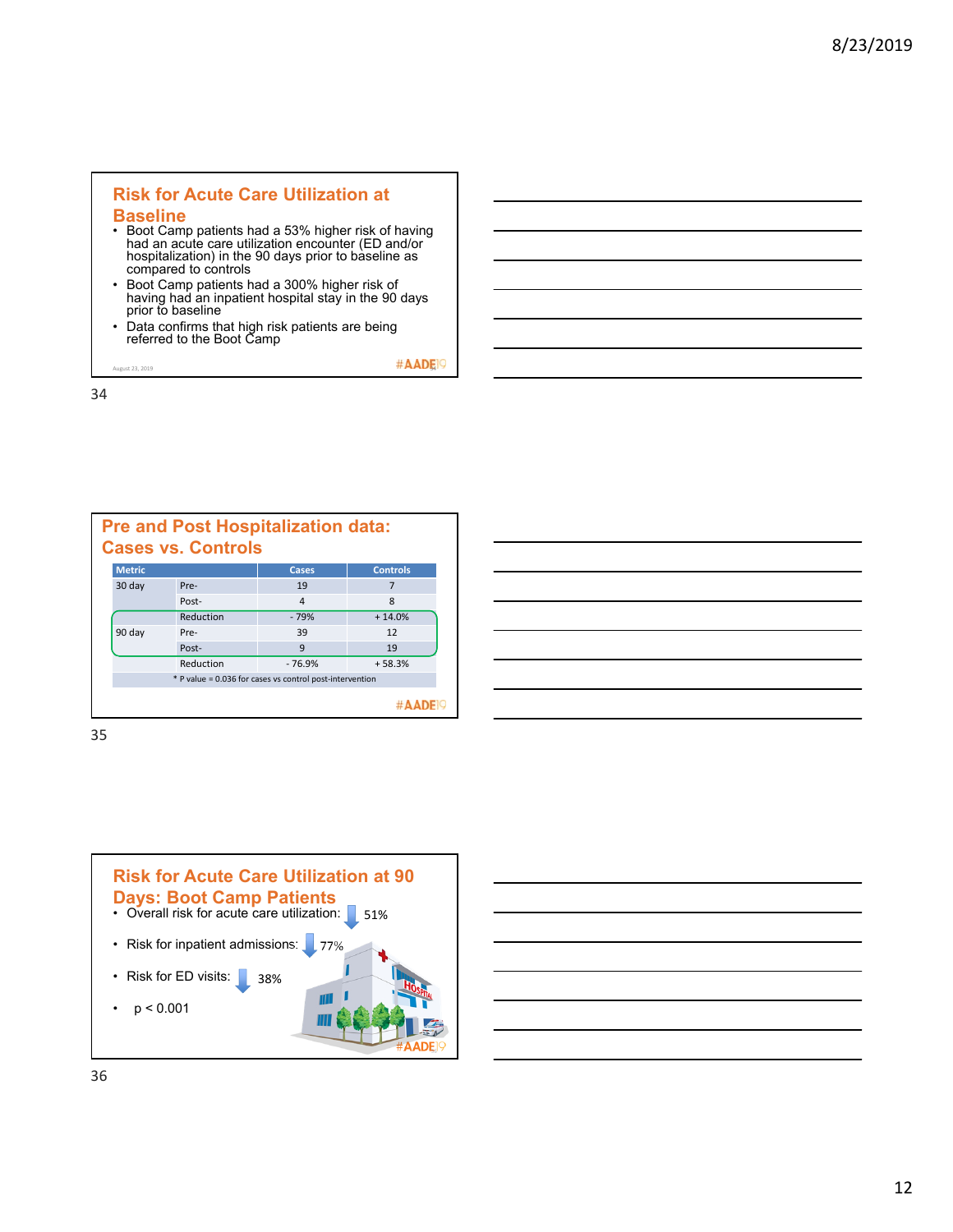

37



38



 $\#$  AADE,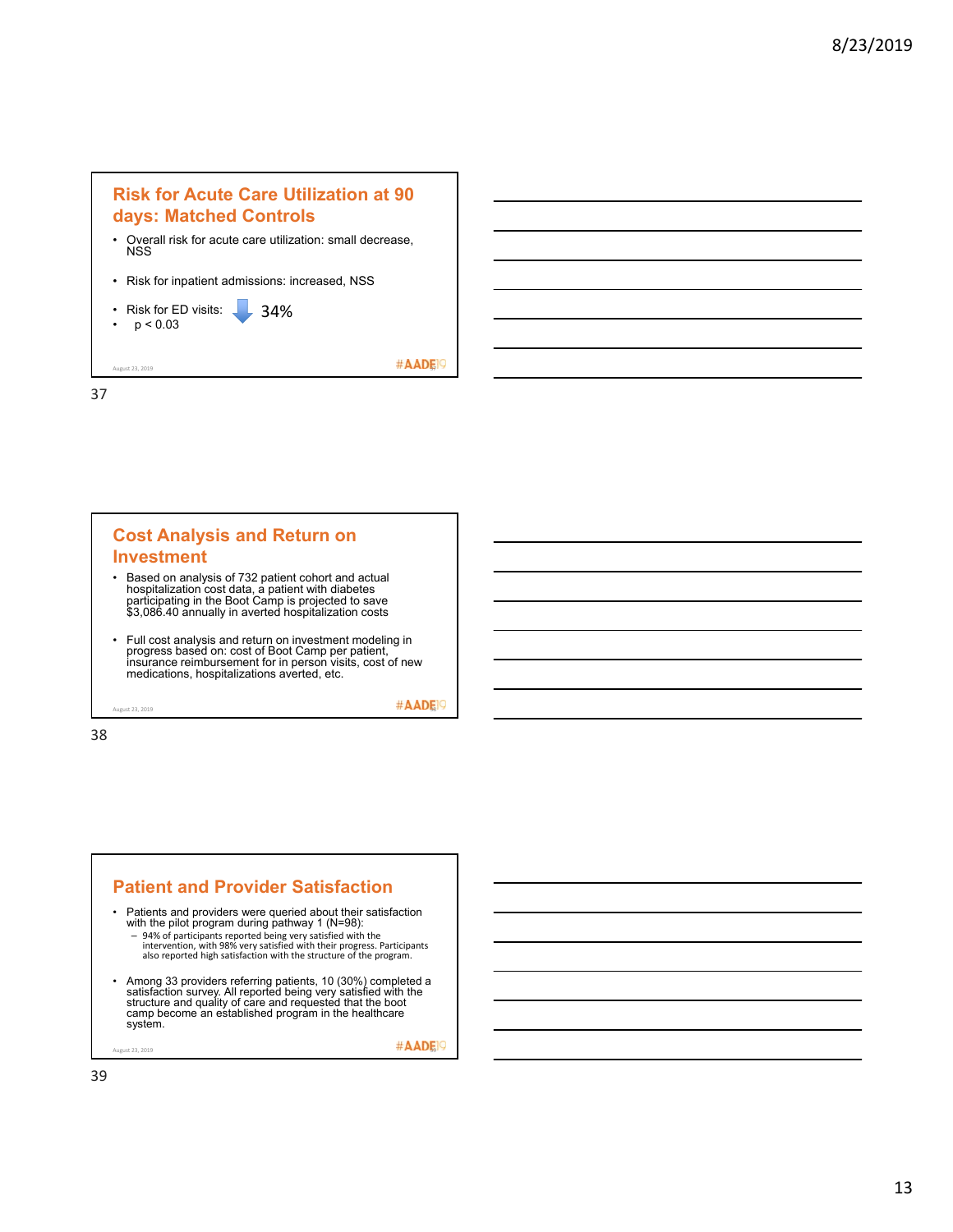#### **Overall Impact of the Diabetes Pathway Boot Camp**

- Significantly greater A1C lowering than standard of care over 90 days: -3.06 vs. -1.44 %
- Significant reduction in ER and inpatient admissions as compared to baseline; and significant reductions in inpatient admissions as compared to standard of care.
- High satisfaction from patients and referring providers<br>• Mandate from healthcare system to spread to additiona
- Mandate from healthcare system to spread to additional sites

 $\#$  AADE,  $\bigcirc$ 

40

| <b>Diabetes Pathway Boot Camp</b><br><b>Program Spread</b>                                                                                                   |
|--------------------------------------------------------------------------------------------------------------------------------------------------------------|
| Pilot boot camp program (N= 98): offered at 3 hospital based hubs to<br>patients of system providers with clinics located at those hubs.                     |
|                                                                                                                                                              |
| Phase 2: Expanded program (N=268): offered at 5 hospital based hubs<br>+1 clinic to patients of all system providers via 1 click order in EMR.               |
|                                                                                                                                                              |
| Phase 3 (current): offered at 7 hospital based hubs +1 clinic,<br>additional locations being identified. Patients have to have a system<br>provider and EMR. |
| August 23, 2019                                                                                                                                              |

41

#### **Challenges to Program Spread**

- Educator availability at the various sites under consideration.
- Physician or NP oversight at each location.<br>• Extensive training required for site staff prior
- Extensive training required for site staff prior to conducting visits 1 and 2 without central program staff present.
- Availability of office space.
- Reimbursement model for visits 1 and 2 vary by location and state
- Need for reimbursement for Virtual Center calls

 $\mathcal{A}_{\text{A}}$   $\mathbf{AD}$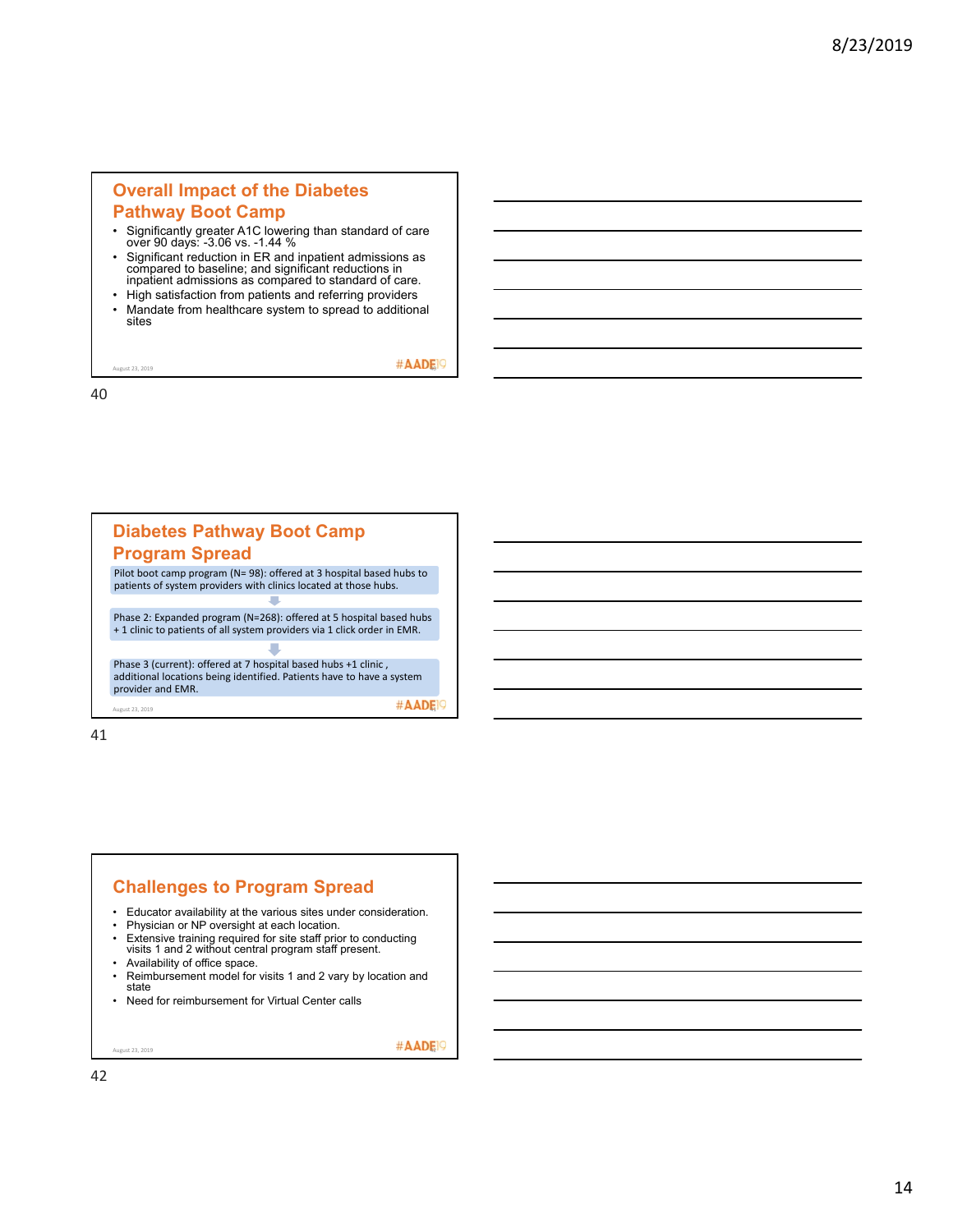# **Program Spread Strategies**

- RD, CDE hired to act as "roving" educator for high referring primary care practices to provide 2 initial in-person visits.
- Virtual control center capacity increased with more NP coverage to provide additional educator oversight.
- Reimbursement for virtual visits by NPs utilizing remote monitoring codes is being explored.

 $\text{A}}$ August 23, 2019

43

#### **Sustainability of Improved Glycemic Outcomes** • What happens to the pathway patients once

- they complete the boot camp? Are their improved glycemic outcomes sustained?
- If no one is watching... do patients maintain newly acquired self-care behaviors?



44

#### **What Happened to A1C Results Post Pathway v 1.0, n=98**

- Reviewed A1C data at 6 months and 12 months post Boot camp completion
- Many A1Cs not available for long term follow up: patient did not return for clinic visits, insurance and provider changes, etc
- Small data set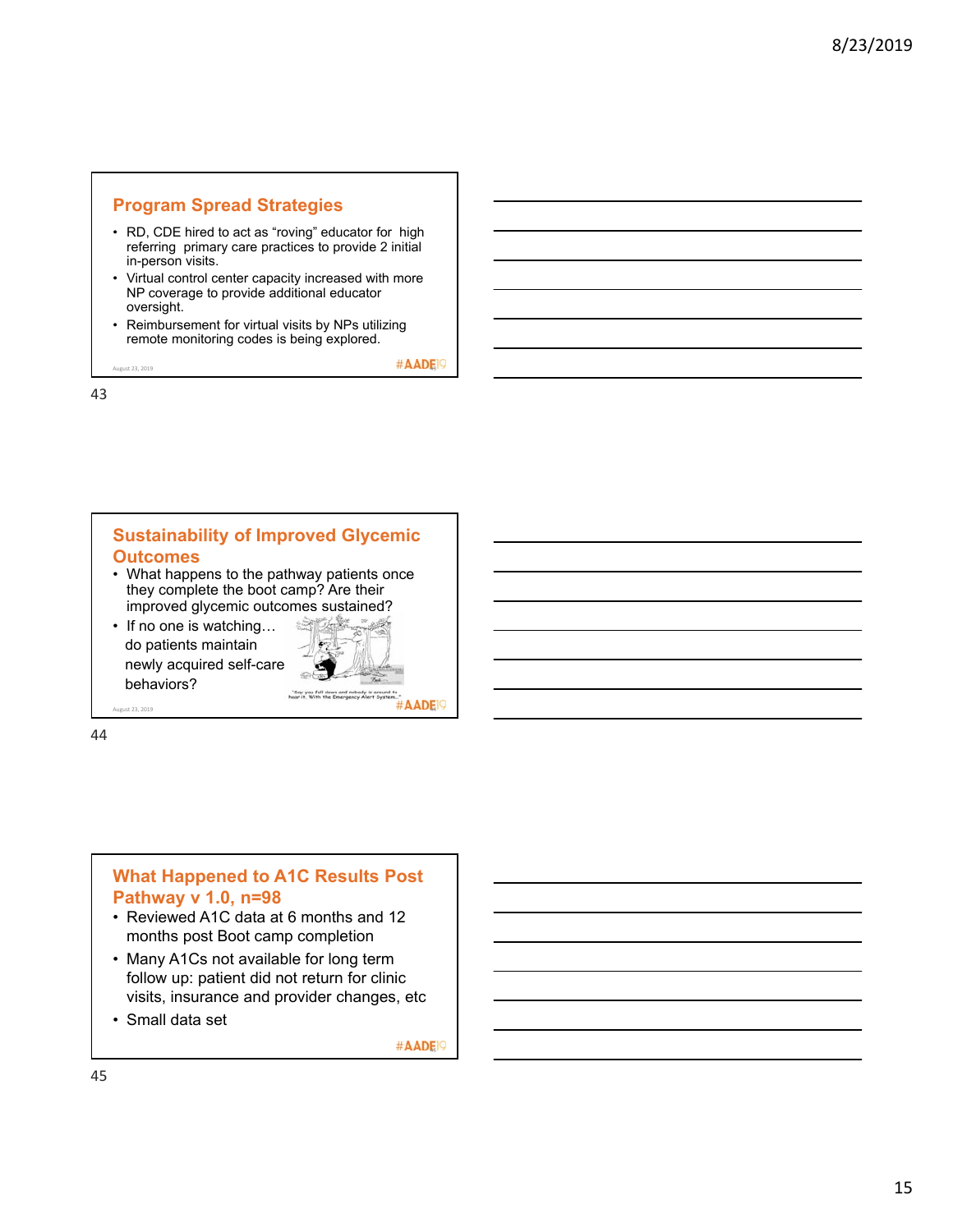









- 57% had an A1C that was still at least 2 points lower than baseline.
- Some of the gains are lost over time for a subset of patients Long term sustaining strategies are needed to ensure more patients maintain their gains.

 $\mathcal{A}$ ugust 23, 2019